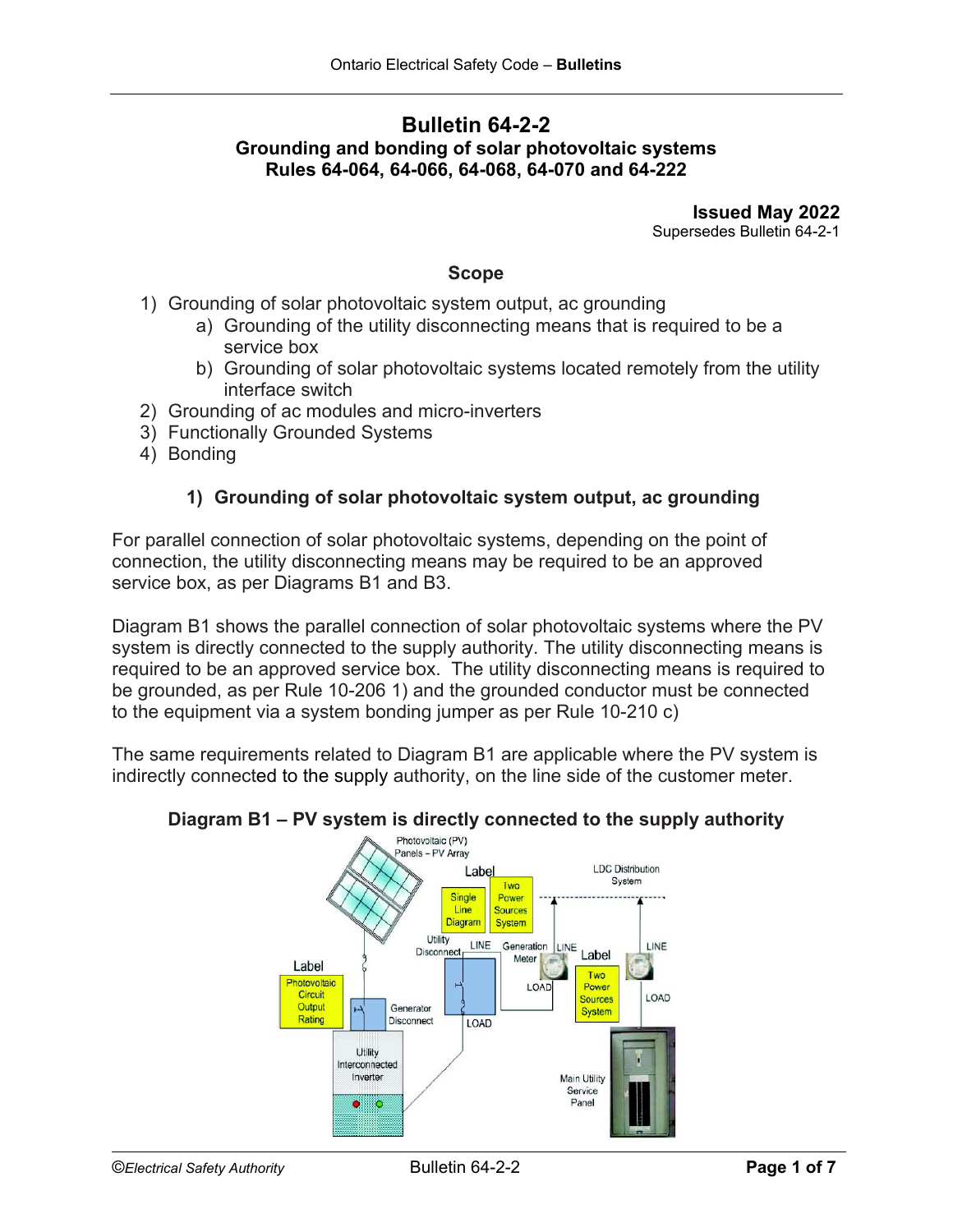Diagram B2 shows the parallel connection of solar photovoltaic systems where the PV system is indirectly connected to the supply authority, on the load side of the service box. The utility disconnecting means is not required to be an approved service box. Rule 10-210 d) requires the grounded conductor of a solidly grounded ac system supplied by the supply authority shall have no other connection to the non-currentcarrying conductive parts of electrical equipment on the supply side or the load side of the grounding connection. It is important not to connect the neutral conductor to the generation meter enclosure, in order to eliminate parallel paths for neutral current. The neutral bonding jumper in the generation meter enclosure shall be removed or the neutral block shall be isolated from the meter base, to prevent unintentional connection. Bonding from the meter enclosure to the utility disconnecting means, as well as to the inverter, shall be maintained.

## **Diagram B2 – PV system is indirectly connected to the supply authority, on the load side of the service box**



Diagram B3 shows the parallel connection of solar photovoltaic systems where the PV system is indirectly connected to the supply authority, on the line side of the service box. The utility disconnecting means is required to be an approved service box. In accordance with Rule 10-210, the utility disconnecting means is required to be grounded, as per Rule 10-206 1) requirements. The same requirements of not connecting the neutral conductor to the generation meter enclosure, as clarified in Diagram B2, are applicable.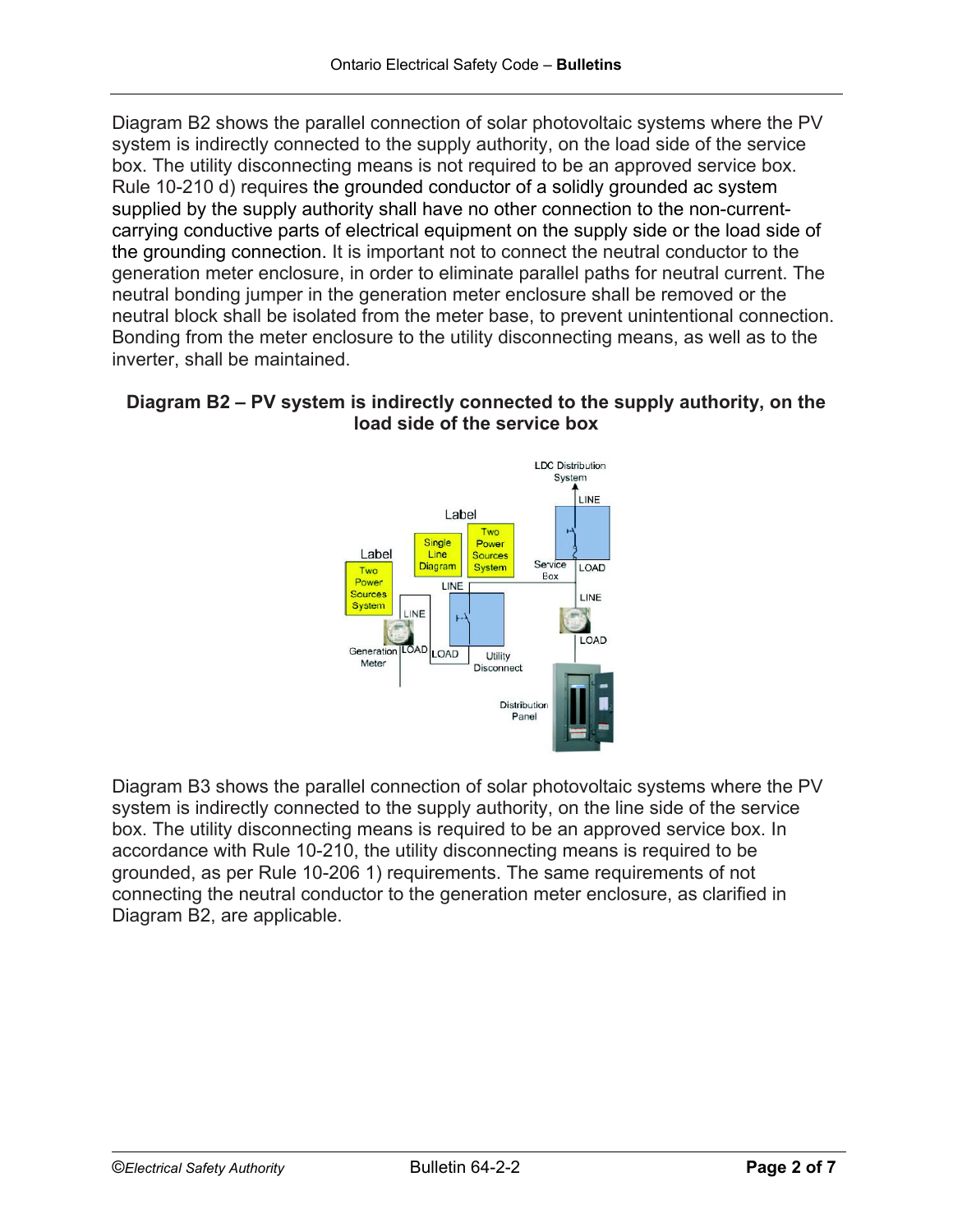



### **a) Grounding of the utility disconnecting means, that is required to be a service box**

Where the utility disconnecting means is required to be an approved service box, to satisfy Rule 10-210 requirements, the utility disconnect service box shall be grounded to:

- a new grounding electrode installed for the new service box. The two grounding electrodes (the new and the existing ) shall be spaced at least 2m apart in accordance with 10-104 a) and interconnected, as per Rule 10-104 b) requirements (as per Diagram B4); or
- the new service box is grounded to the existing grounding electrode (as per Diagram B5)
- the grounded conductor must be connected to the equipment via a system bonding jumper as per Rule 10-210 c)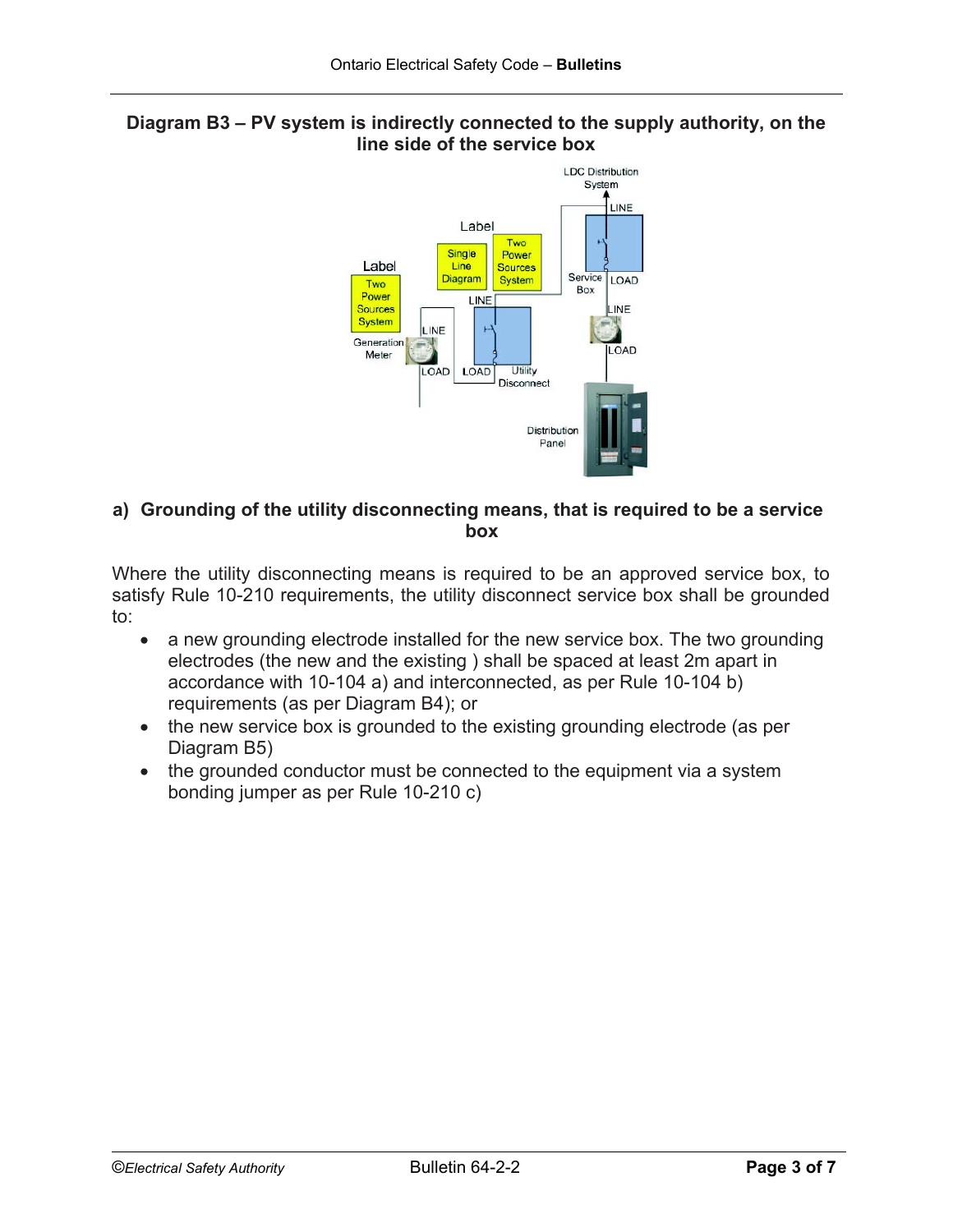

**Diagram B4**

## **b) Grounding of solar photovoltaic systems located remotely from the utility interface switch**

# **Question 1**

For distributed generation systems where the generator(s) and inverter(s) are located remotely from the utility interface switch and meter base, is it permitted to re-establish grounding of the identified (neutral) conductor at the remote location in lieu of carrying the circuit bonding conductor with the circuit conductors?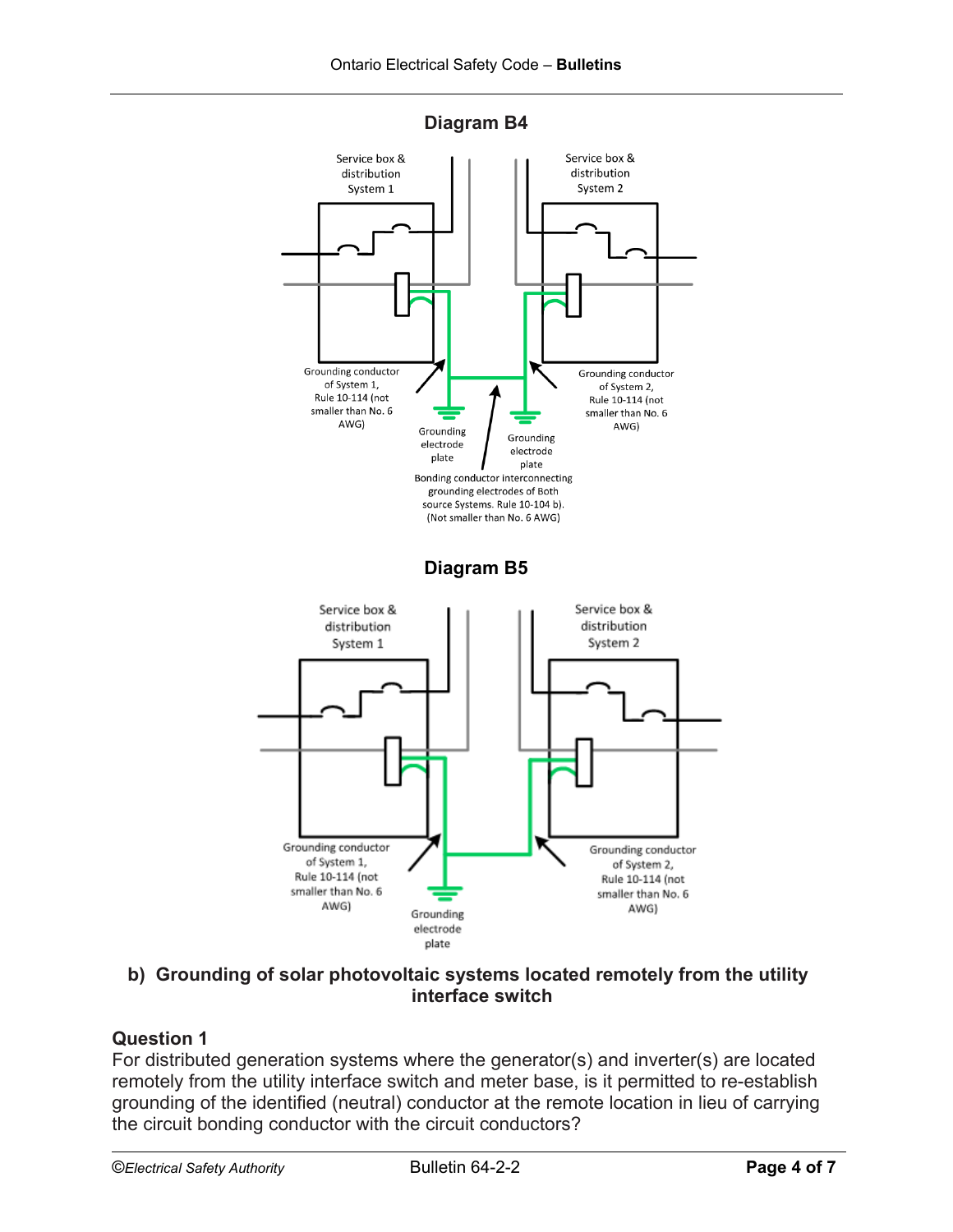#### **Answer 1**

No, it is not permitted to re-establish grounding of the identified (neutral) conductor at the remote location.

#### **Rationale 1**

The grounded conductor of a solidly grounded ac system supplied by the supply authority shall have no other connection to the non-current-carrying conductive parts of electrical equipment on the supply side or the load side of the grounding connection as per Rule 10-210 d).

### **2) Grounding of ac modules and micro-inverters**

Rule 64-002 defines an ac module and Bulletin 64-5-\* provides clarification for ac module unique installation requirements.

For ac modules where the inverter is an integral part of the generator (i.e. photovoltaic system) and there is no accessible dc wiring, there is no requirement or provision for dc grounding.

## **3) Functionally Grounded Systems**

Rule 64-064 2) permits 2 wire PV source and output circuits to be functionally grounded and Rule 64-064 10) does not require them to be connected to a grounding conductor or grounding electrode. Functionally grounded systems shall be connected to an AC bonding conductor sized and installed in accordance with section 10 requirements as shown in diagram B6.



**Diagram B6**

**4) Bonding**

Rule 64-222 requires exposed, non-current carrying metal parts of photovoltaic modules to be bonded in accordance with Section 10. The bonding conductor shall be sized as per Rule 10-616 and shall be not less than that given in Table 16.

The equipment bonding conductor shall be installed in accordance with Rule 10-612 6) and 7) requirements. Rule 10-612 6) b) and 7) b) require a bonding conductor smaller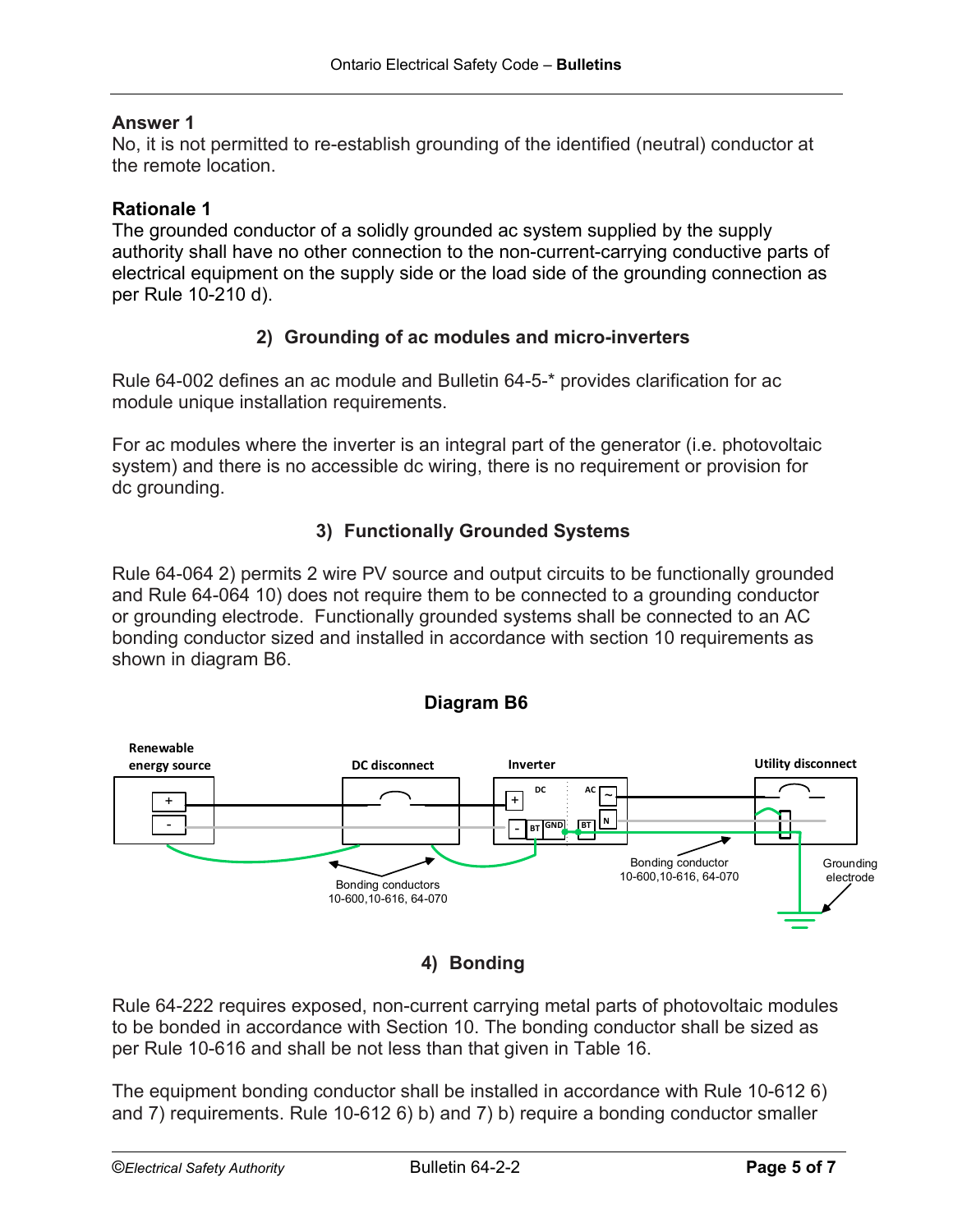than No. 6 AWG copper or No. 4 AWG aluminum respectively, to be installed and protected in the same manner as the circuit conductors, or be installed in a raceway or armoured cable.

In accordance with Rule 64-222 4) requirements, the connection to a module or panel shall be arranged so that removal of a single module or panel from a photovoltaic source circuit shall not interrupt bonding continuity to the inverter or controller. Photo B1 is an example of non-compliant installation.



# **Photo B1 – Unacceptable bonding conductor connection**

There is more than one way to satisfy this Rule requirement, e.g. bonding the frame, where the frame is electrically continuous or connecting the bonding conductor, as per Photo B2. Photo B2 shows a bonding conductor that is continuous through the two bonding clamps, so that the panel can be removed without interrupting the continuity of the uncut conductor.

# **Photo B2 – Example of acceptable connection of bonding conductor**



A bonding means for modules shall be installed per the module manufacturer instructions and Rule 64-222 2), in order to minimize deterioration from galvanic action that may result from the combination of dissimilar metals, as referenced by Rule 10-504.

### **Question 2**

When PV racking is used as the bonding means for PV modules or panels, is the racking required to be approved for the purpose?